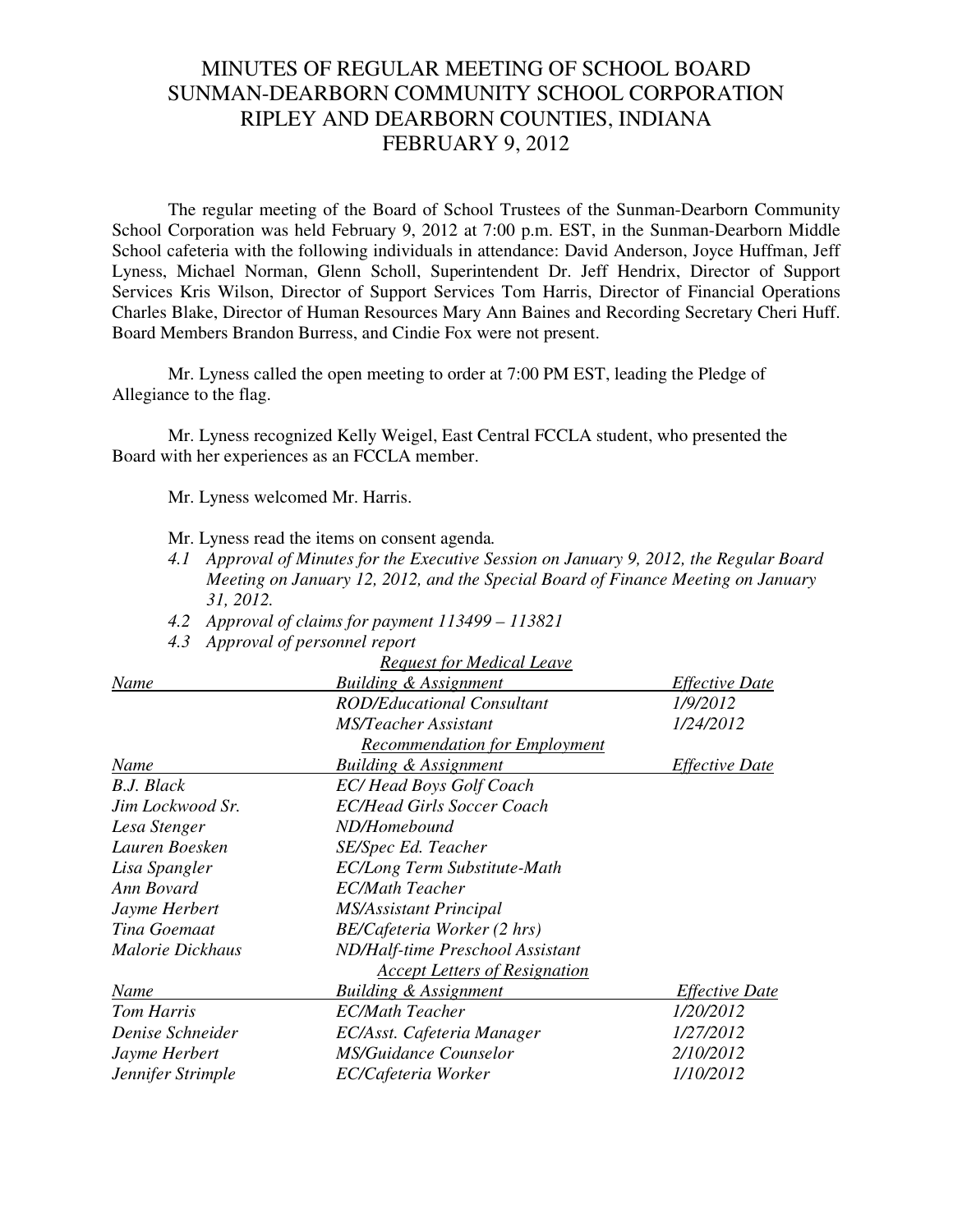|                   | <b>Recommendation for Termination</b> |                       |
|-------------------|---------------------------------------|-----------------------|
| Name              | Building & Assignment                 | <i>Effective Date</i> |
| Jennifer Strimple | EC/Assistant Swim Coach               | 12/26/2011            |
| Donald Strimple   | EC/Assistant Swim Coach               | 12/26/2011            |

*4.4 Approval of overnight field trip* 

- *Kelly Pettit and 5 Business Professionals of America Students going to Indianapolis for the State Leadership Convention; leaving 3/18/12 and returning 3/20/12.*
- *4.5 Approval of wage rates*

*Dr. Hendrix recommended that the Board approve with one motion and one vote the Consent Agenda Items 4.1 through and including 4.5 as presented.* 

Mr. Norman made a motion, seconded by Mr. Anderson, to approve the consent agenda items as recommended. The motion carried by voice vote.

Mr. Blake shared with the Board that there are excess funds in Capital Projects and is recommending that the Board approve the resolution authorizing the Treasurer to transfer \$1.5 million from Capital Projects into the Rainy Day fund*.*

 Mr. Scholl made a motion, seconded by Mr. Norman, to approve the resolution as recommended. The motion passed 4-1 with Mr. Anderson opposing.

Dr. Hendrix recommended that the Board approve the vending contracts from All-American Vending and Coca-Cola Refreshments as described in their Board Packets*.* 

 Mr. Anderson made a motion, seconded by Mr. Scholl, to approve the vending contracts as recommended. The motion carried by voice vote.

Mr. Lyness recognized Mr. Louden, Director of Technology.

Mr. Louden shared with the Board the goals of the Technology department and changes that have been implemented to help meet those goals, including the restructure of the department, a new Help Desk System, upcoming professional development, etc.

Mr. Lyness recognized Mrs. Copenhaver, Director of Food Service.

 Mrs. Copenhaver reported on the summary of the Food Service Department for 2011 and goals for 2012 including a meal summary, financial summary, nutrition education and promotion, and long term goals.

Mr. Lyness recognized Mr. Blake, Director of Financial Operations.

Mr. Blake reviewed the Financial Report for January 2012.

Mr. Lyness asked for public comments and read the public comments policy.

 Rollie Hollowell presented to the Board information on the start-up of the Sunman-Dearborn Leadership Council that will meet on a monthly basis and serve as a liaison between the community and the School Board. He stated it is run by Amy Byrd and the next meeting is Tuesday, March 6 at 6:30 PM at the North Dearborn Public Library. He directed questions to be emailed to sdleadership@yahoo.com and to check out their Facebook page.